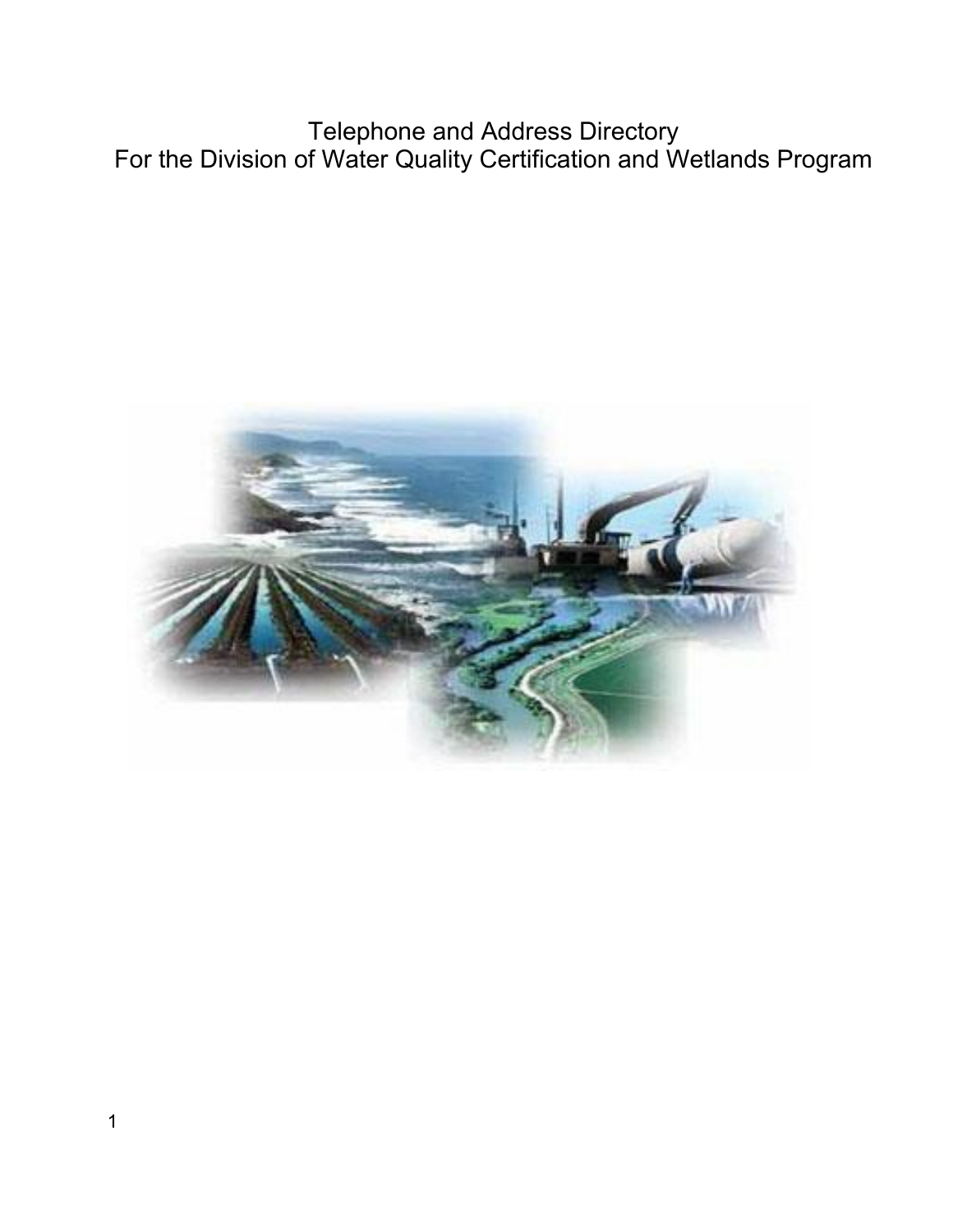## Table of Contents

| State Water Resources Control Board Division of Water Quality Wetlands Permitting and |  |
|---------------------------------------------------------------------------------------|--|
|                                                                                       |  |
|                                                                                       |  |
|                                                                                       |  |
|                                                                                       |  |
|                                                                                       |  |
|                                                                                       |  |
|                                                                                       |  |
|                                                                                       |  |
|                                                                                       |  |
| Point of Contact for CIWQS, Billing, and Program Related Questions 19                 |  |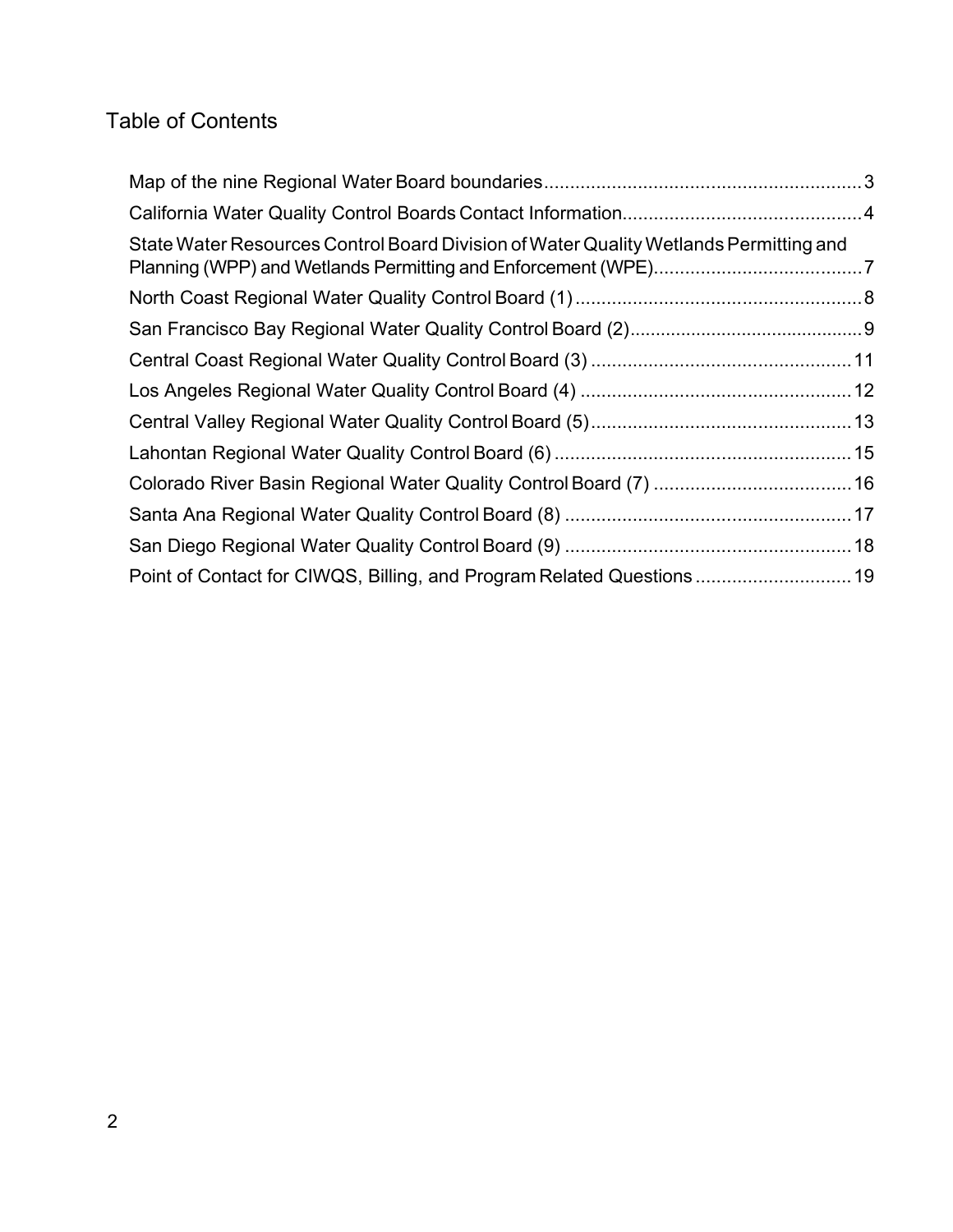Map of the nine Regional Water Board boundaries

<span id="page-2-0"></span>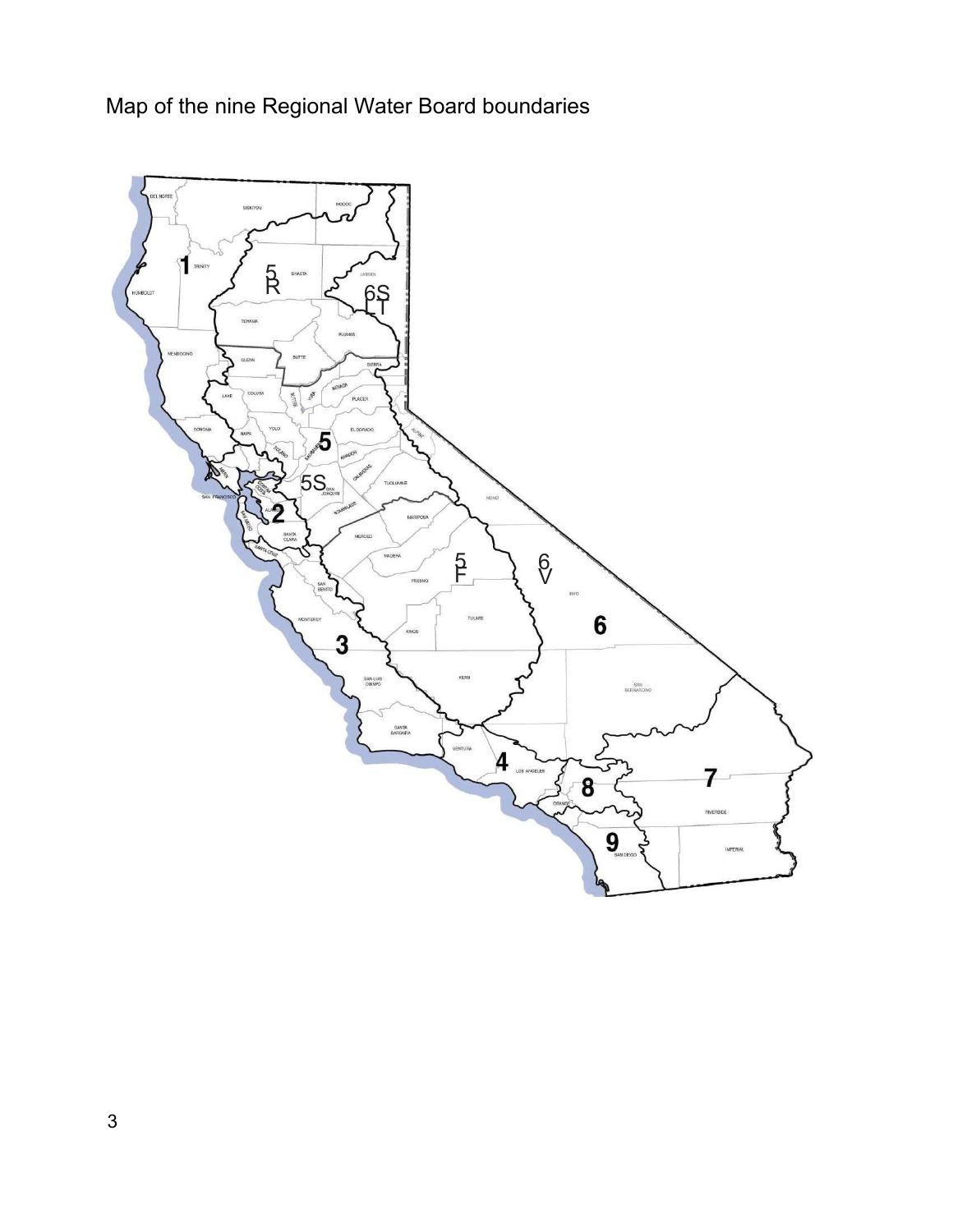California Water Quality Control Boards Contact Information

### <span id="page-3-0"></span>**NORTH COAST REGION**

[www.waterboards.ca.gov/northcoast](http://www.waterboards.ca.gov/northcoast) 5550 Skylane Blvd., Suite A Santa Rosa, CA 95403 [Info1@waterboards.ca.gov](mailto:Info1@waterboards.ca.gov) (707) 576-2220 TEL (707) 523-0135 FAX

### **SAN FRANCISCO BAY REGION**

[www.waterboards.ca.gov/sanfranciscobay](http://www.waterboards.ca.gov/sanfranciscobay) 1515 Clay Street, Suite 1400 Oakland, CA 94612 [Info2@waterboards.ca.gov](mailto:Info2@waterboards.ca.gov) (510) 622-2300 TEL (510) 622-2460 FAX

### **CENTRAL COAST REGION**

[www.waterboards.ca.gov/centralcoast](http://www.waterboards.ca.gov/centralcoast) 895 Aerovista Place, Suite 101 San Luis Obispo, CA 93401 [info3@waterboards.ca.gov](mailto:info3@waterboards.ca.gov) (805) 549-3147 TEL (805) 543-0397 FAX

## **LOS ANGELES REGION**

[www.waterboards.ca.gov/losangeles](http://www.waterboards.ca.gov/losangeles)  $\overline{320}$  W. 4<sup>th</sup> Street, Suite 200 Los Angeles, CA 90013 [info4@waterboards.ca.gov](mailto:info4@waterboards.ca.gov) (213) 576-6600 TEL (213) 576-6640 FAX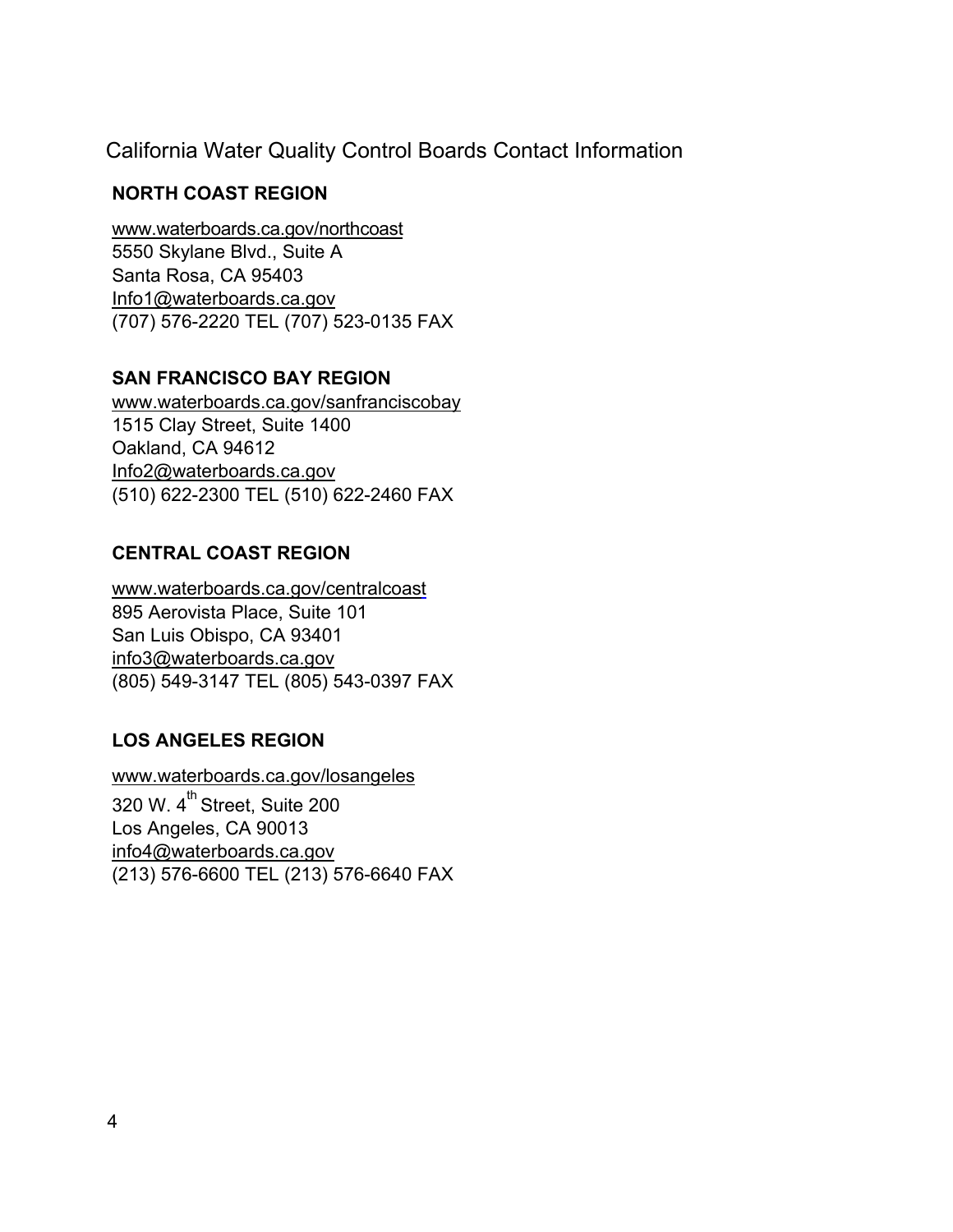#### **CENTRAL VALLEY REGION**

#### [www.waterboards.ca.gov/centralvalley](http://www.waterboards.ca.gov/centralvalley)

#### **Sacramento Office**

11020 Sun Center Drive, Suite 200 Rancho Cordova, CA 95670 [Info5@waterboards.ca.gov](mailto:Info5@waterboards.ca.gov) (916) 464-3291 TEL (916) 464-4645 FAX

#### **Redding Office**

364 Knollcrest Drive, Suite 205 Redding, CA 96002 (530) 224-4845 TEL (530) 224-4857 FAX

#### **Fresno Office**

1685 E Street, Suite 200 Fresno, CA 93706 (559) 445-5116 TEL (559) 445-5910 FAX

#### **LAHONTAN REGION**

[www.waterboards.ca.gov/lahontan](http://www.waterboards.ca.gov/lahontan)

#### **South Lake Tahoe Office**

2501 Lake Tahoe Blvd. South Lake Tahoe, CA 96150 [info6@waterboards.ca.gov](mailto:info6@waterboards.ca.gov) (530) 542-5400 TEL (530) 544-2271 FAX

#### **Victorville Office**

15095 Amargosa Rd., Bldg. 2, Suite 210 Victorville, CA 92394 (760) 241-6583 TEL (760) 241-7308 FAX

#### **COLORADO RIVER BASIN REGION**

[www.waterboards.ca.gov/coloradoriver](http://www.waterboards.ca.gov/coloradoriver) 73-720 Fred Waring Dr., Suite 100 Palm Desert, CA 92260 [Info7@waterboards.ca.gov](mailto:Info7@waterboards.ca.gov) (760) 346-7491 TEL (760) 341-6820 FAX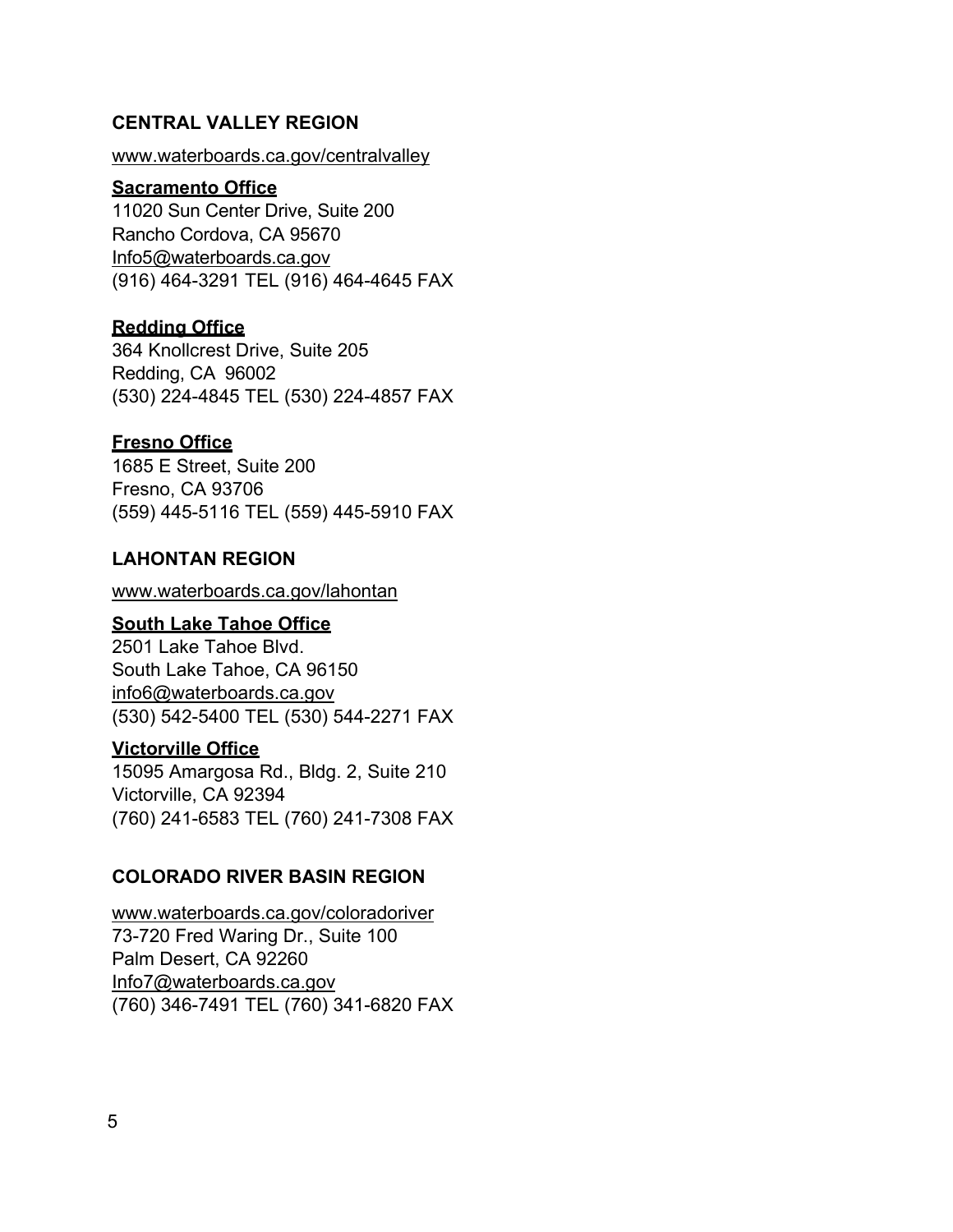#### **SANTA ANA REGION**

[www.waterboards.ca.gov/santaana](http://www.waterboards.ca.gov/santaana) California Tower 3737 Main Street, Suite 500 Riverside, CA 92501-3339 [Info8@waterboards.ca.gov](mailto:Info8@waterboards.ca.gov) (951) 782-4130 TEL (951) 781-6288 FAX

#### **SAN DIEGO REGION**

[www.waterboards.ca.gov/sandiego](http://www.waterboards.ca.gov/sandiego) 2375 Northside Drive, Suite 100 San Diego, CA 92108 [Info9@waterboards.ca.gov](mailto:Info9@waterboards.ca.gov) (619) 516-1990 TEL (619) 516-1994 FAX

### **STATE WATER RESOURCES CONTROL BOARD DIVISION OF WATER QUALITY**

[www.waterboards.ca.gov](http://www.waterboards.ca.gov/) 1001 I Street; 15th Floor Sacramento, CA 95814 (916) 341-5568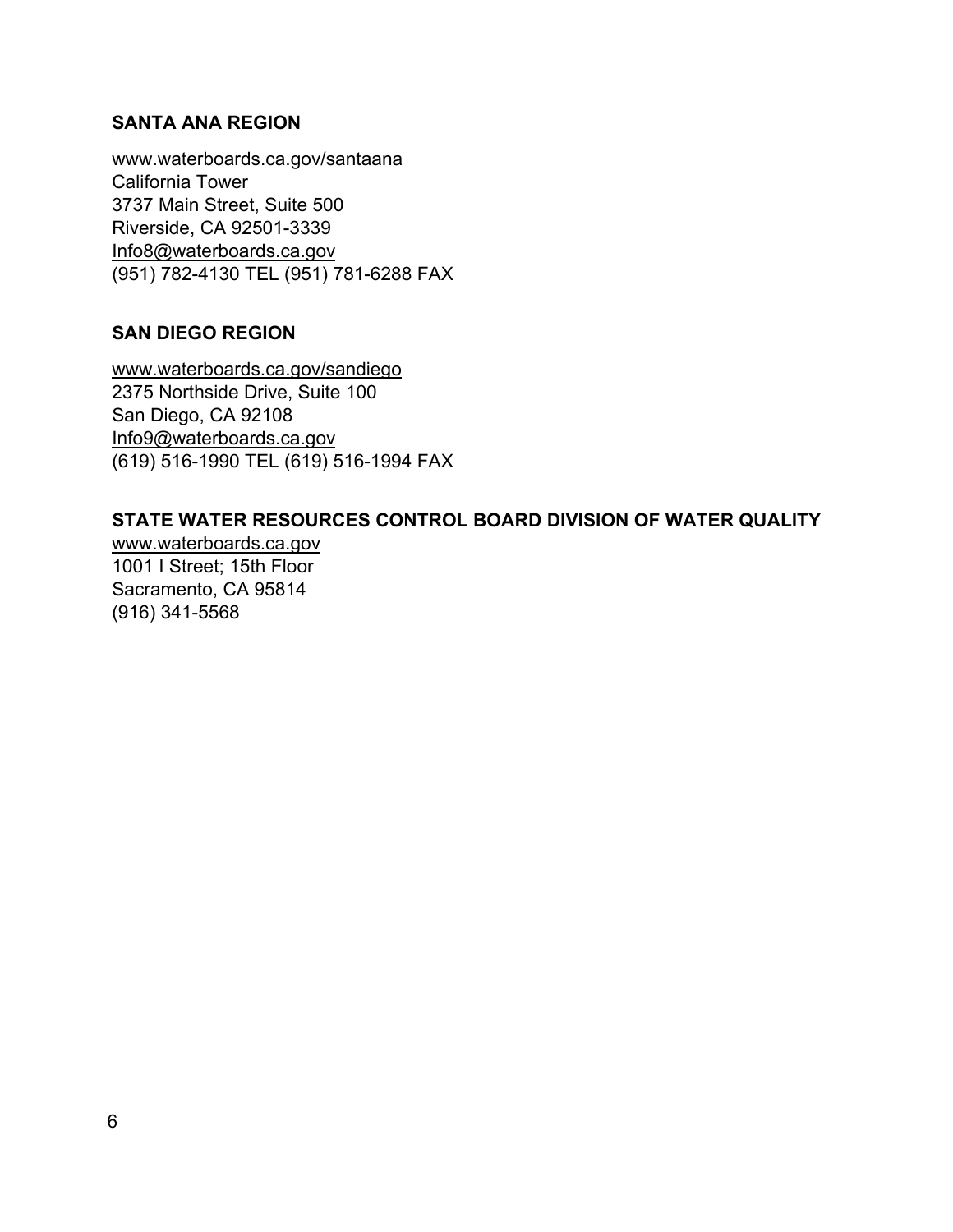<span id="page-6-0"></span>State Water Resources Control Board Division of Water Quality Wetlands Permitting and Planning (WPP) and Wetlands Permitting and Enforcement (WPE)

| <b>Staff WPP</b>       | Title     | <b>Phone</b> | <b>Email</b>                       |
|------------------------|-----------|--------------|------------------------------------|
| Elizabeth<br>Payne     | Senior ES | 916-341-5579 | Elizabeth.Payne@waterboards.ca.gov |
| Jean<br><b>Bandura</b> | ES        | 916-322-7781 | Jean.Bandura@waterboards.ca.gov    |
| Ana Maria<br>Saenz     | <b>ES</b> | 916-341-5480 | AnaMaria.Saenz@waterboards.ca.gov  |
| Catherine<br>Woody     | <b>ES</b> | 707-576-2665 | Catherine.Woody@waterboards.ca.gov |
| Alexander<br>Lopez     | <b>ES</b> | 916-327-8117 | Alexander.Lopez@waterboards.ca.gov |
| <b>Julia Beals</b>     | <b>ES</b> | 916-327-5661 | Julia.Beals@waterboards.ca.gov     |
| Nathan<br>Fisch        | <b>ES</b> | 916-323-0625 | Nathan.Fisch@waterboards.ca.gov    |
| Vacant                 | ES        | 916-323-0892 |                                    |
| Vacant                 | <b>SA</b> | 916-322-1391 |                                    |

| <b>Staff WPE</b>       | <b>Title</b> | <b>Phone</b> | <b>Email</b>                        |
|------------------------|--------------|--------------|-------------------------------------|
| Jessica                | Senior ES    | 916-341-5290 | Jessica.Nadolski@waterboards.ca.gov |
| <b>Nadolski</b>        |              |              |                                     |
| <b>Cliff Harvey</b>    | <b>ES</b>    | 916-558-1709 | Clifford.Harvey@waterboards.ca.gov  |
| <b>Brendan</b><br>Reed | <b>ES</b>    | 916-341-5462 | Brendan.Reed@waterboards.ca.gov     |
| Mark Chin              | <b>ES</b>    | 916-319-8287 | Mark.Chin@waterboards.ca.gov        |
| <b>Paul Garrison</b>   | <b>ES</b>    | 916-323-8268 | Paul.Garrison@waterboards.ca.gov    |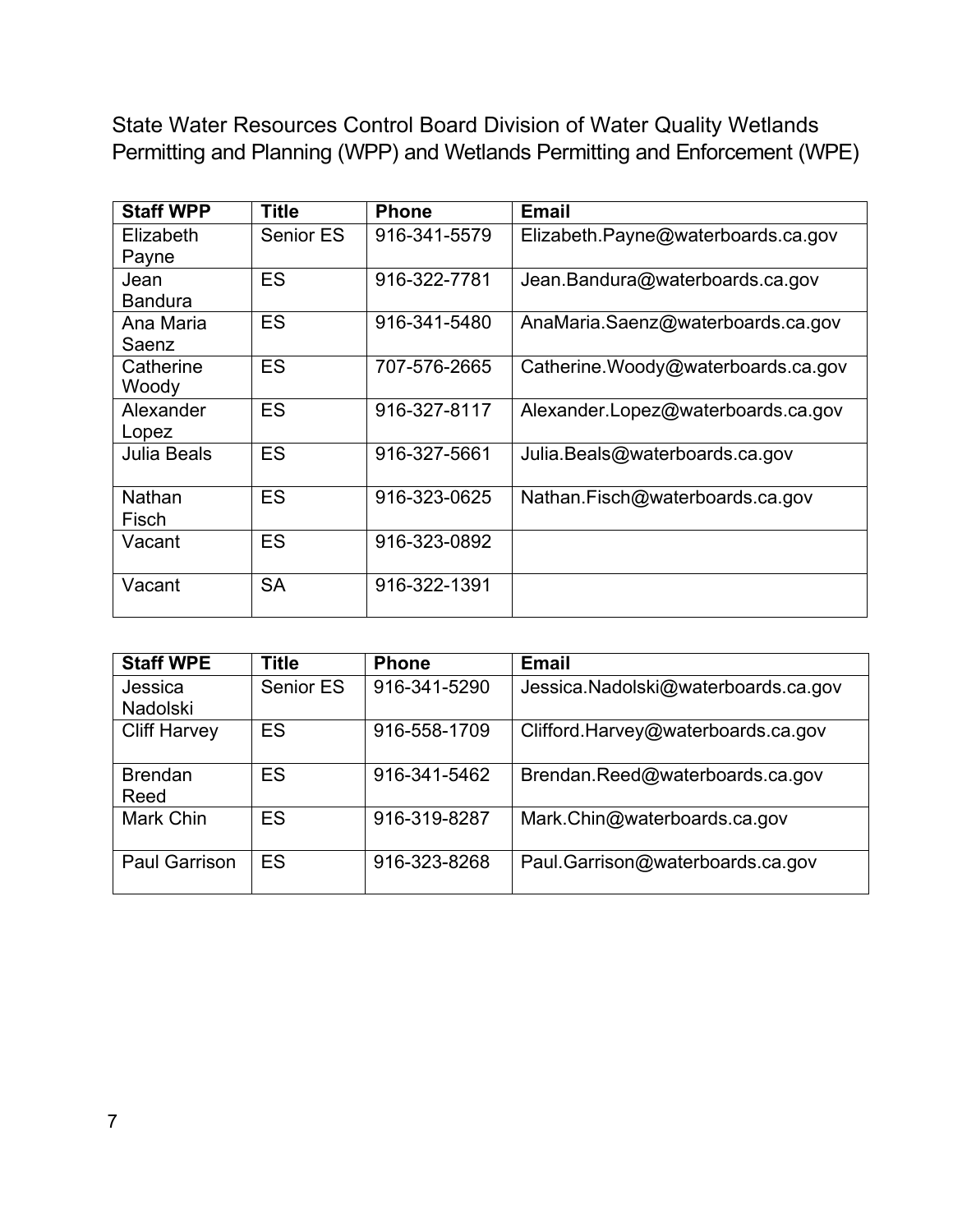<span id="page-7-0"></span>

| <b>Staff</b>           | <b>Area of Responsibility</b>                                                   | <b>Title</b>     | <b>Phone</b> | <b>Email</b>                         |
|------------------------|---------------------------------------------------------------------------------|------------------|--------------|--------------------------------------|
| <b>Gil Falcone</b>     | <b>Region Program Manager</b><br><b>Supervisor Southern NPS</b><br>and 401 Unit | <b>Senior ES</b> | 707-576-2830 | Gil.Falcone@waterboards.ca.gov       |
| Kaete King             | Santa Rosa Plain                                                                | <b>ES</b>        | 707-576-2848 | Kaete.King@waterboards.ca.gov        |
| Vacant                 | Sonoma and Mendocino<br>Counties                                                | <b>ES</b>        |              |                                      |
| <b>Susan Stewart</b>   | California Department of<br>Transportation (Caltrans)<br>Liaison<br>Regionwide  | <b>ES</b>        | 707-576-2657 | Susan.Stewart@waterboards.ca.gov     |
| Dean Prat              | Southern SB 901<br>Permitting                                                   | EG               | 707-576-2801 | Dean.Prat@waterboards.ca.gov         |
| Ryan Bey               | <b>Supervisor Northern NPS</b><br>and 401 Unit                                  | <b>Senior ES</b> | 707-576-2679 | Ryan.Bey@waterboards.ca.gov          |
| <b>Brandon Stevens</b> | <b>Humboldt and Del Norte</b><br>Counties                                       | <b>ES</b>        | 707-576-2377 | Brandon.Stevens@waterboards.ca.gov   |
| Amanda Piscitelli      | Trinity, Siskiyou, Modoc<br><b>Counties and Gravel</b><br>Extraction            | <b>ES</b>        | 707-445-6126 | Amanda.Piscitelli@waterboards.ca.gov |
| <b>Scott Gergus</b>    | Regionwide                                                                      | EG               | 707-576-2685 | Scott.Gergus@waterboards.ca.gov      |
| <b>Shannon Strong</b>  | Northern SB 901                                                                 | <b>ES</b>        | 707-576-2499 | Shannon.Strong@waterboards.ca.gov    |
| Jacob Shannon          | <b>Permitting and Restoration</b><br><b>Coordinator Regionwide</b>              | Senior ES        | 707-576-2673 | Jacob.Shannon@waterboards.ca.gov     |

North Coast Region includes the following counties: Del Norte, Humboldt, Mendocino, Trinity, and portions of Modoc, Siskiyou, Sonoma, Lake, and Glen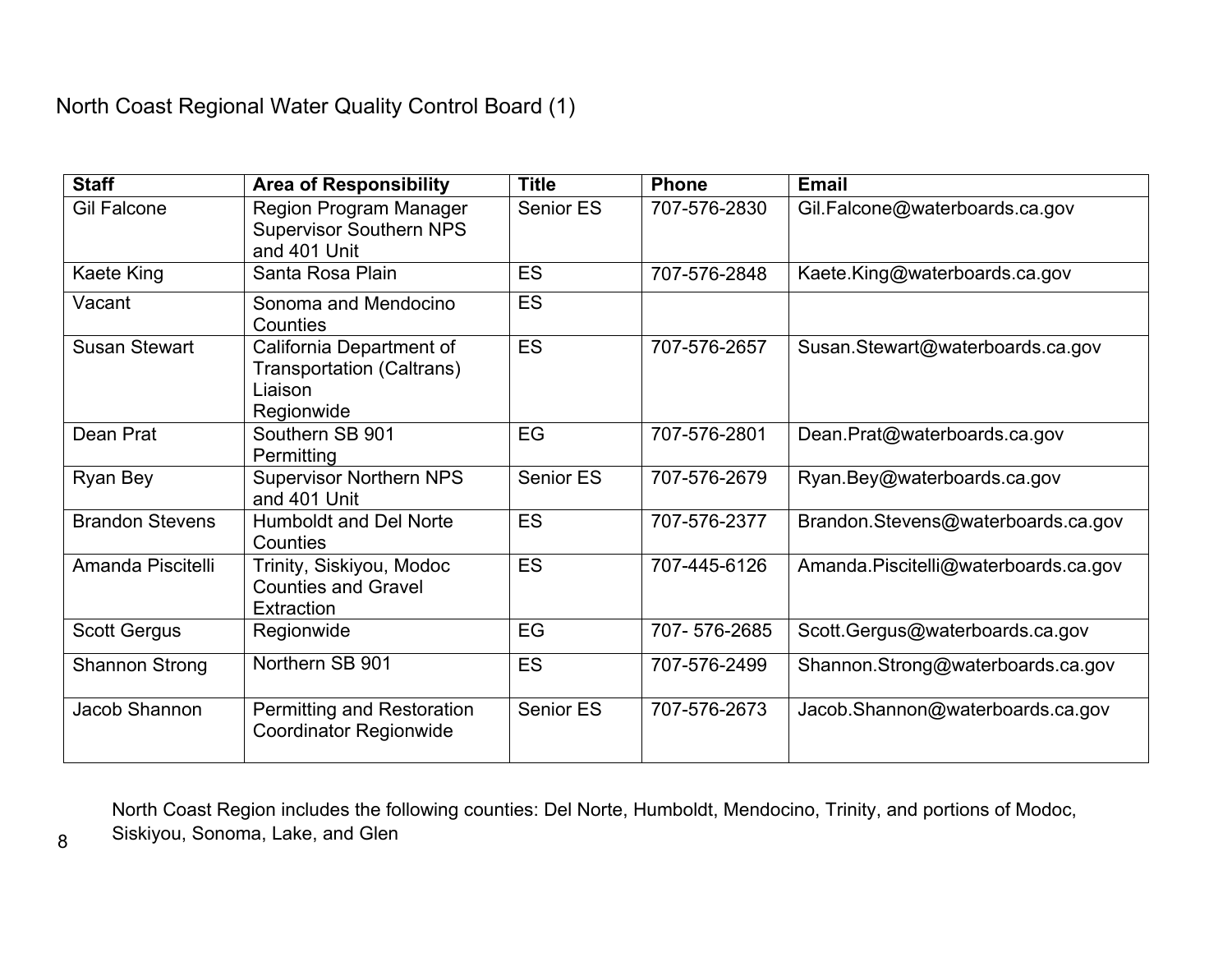# San Francisco Bay Regional Water Quality Control Board (2)

<span id="page-8-0"></span>

| <b>Staff</b>                 | <b>Area of Responsibility</b>                                                           | <b>Title</b>             | <b>Phone</b> | <b>Email</b>                          |
|------------------------------|-----------------------------------------------------------------------------------------|--------------------------|--------------|---------------------------------------|
| <b>Keith Lichten</b>         | <b>Region Program</b><br>Manager                                                        | <b>Division</b><br>Chief | 510-622-2380 | Keith.Lichten@waterboards.ca.gov      |
| Elizabeth<br><b>Morrison</b> | North Bay Section Leader<br>(Marin, Napa, Solano,<br>Sonoma, San Francisco<br>Counties) | Senior ES                | 510-622-2330 | Elizabeth.Morrison@waterboards.ca.gov |
| Derek Beauduy                | South Bay Section<br>Leader (Alameda, Contra<br>Costa, Santa Clara,<br>Caltrans)        | Senior<br><b>WRCE</b>    | 510-622-2348 | Derek.Beauduy@waterboards.ca.gov      |
| <b>Tahsa Sturgis</b>         | San Mateo and San Franciscol<br>Counties                                                | <b>WRCE</b>              | 510-622-2316 | Tahsa Sturgis@waterboards.ca.gov      |
| <b>Brian Wines</b>           | Alameda and Santa<br><b>Clara Counties</b>                                              | <b>WRCE</b>              | 510-622-5680 | Brian.Wines@waterboards.ca.gov        |
| Vacant                       | Alameda Flood Control<br><b>District</b>                                                |                          |              |                                       |
| <b>Nicole Fairley</b>        | <b>Marin and Sonoma Counties</b>                                                        | <b>WRCE</b>              | 510-622-2424 | Nicole.Fairley@waterboards.ca.gov     |
| Katie Hart                   | <b>Contra Costa County</b>                                                              | <b>WRCE</b>              | 510-622-2356 | Kathryn.Hart@waterboards.ca.gov       |
| <b>Agnes Farres</b>          | Napa and Solano<br>Counties                                                             | <b>ES</b>                | 510-622-2401 | Agnes.Farres@waterboards.ca.gov       |
| Susan<br>Glendening          | Santa Clara Valley<br><b>Water District</b>                                             | <b>ES</b>                | 510-622-2462 | Susan.Glendening@waterboards.ca.gov   |
| Qi Yan                       | <b>Caltrans Permits</b>                                                                 | <b>WRCE</b>              | 510-622-2499 | Qi.Yan@waterboards.ca.gov             |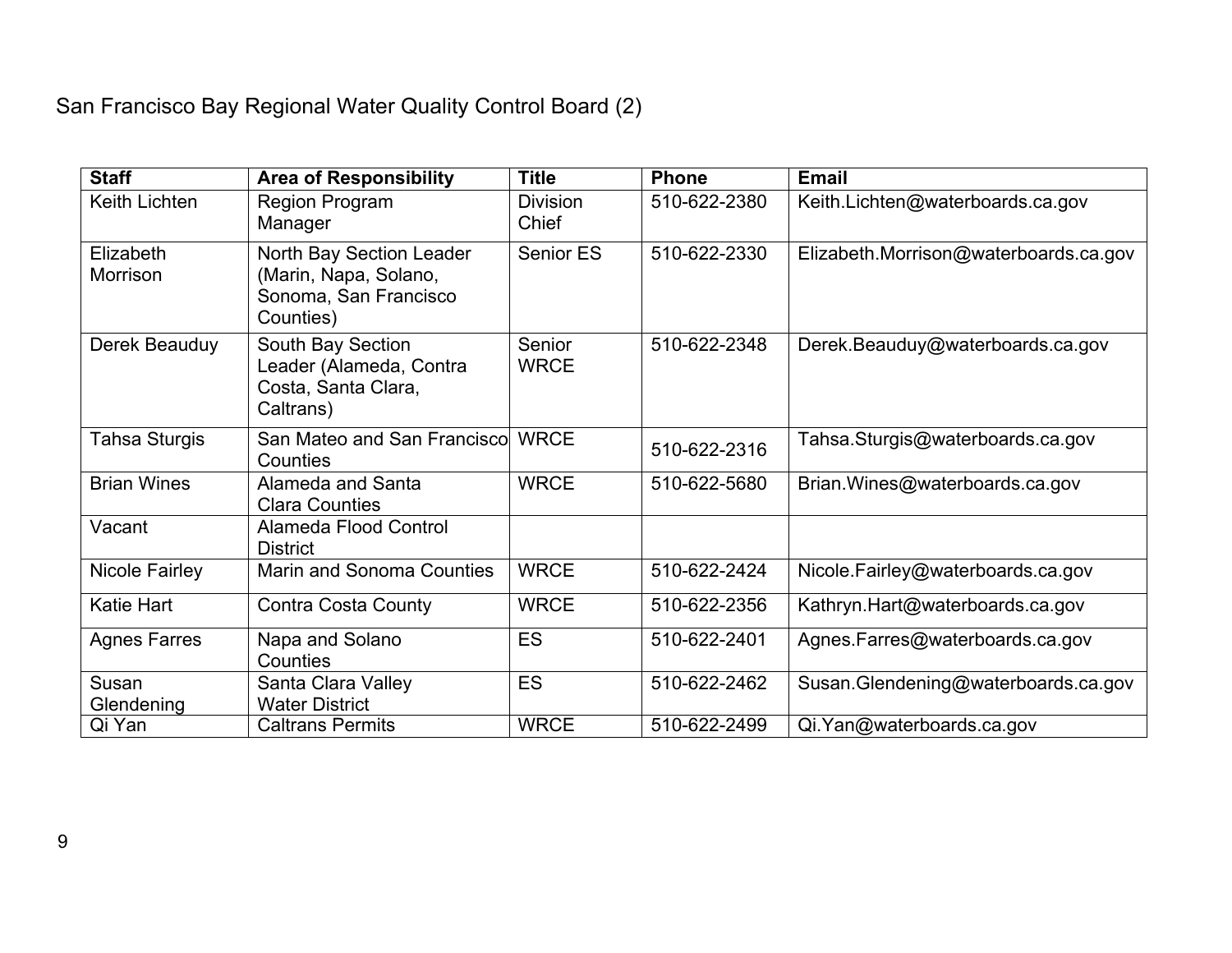| <b>Staff</b>          | <b>Area of Responsibility</b>                                             | <b>Title</b>     | <b>Phone</b> | <b>Email</b>                          |
|-----------------------|---------------------------------------------------------------------------|------------------|--------------|---------------------------------------|
| Vacant                | <b>Dredging Permits</b>                                                   |                  | 510-622-2335 |                                       |
| Elizabeth<br>Morrison | <b>Mitigation Bank and</b><br><b>Regionwide Wetland</b><br><b>Permits</b> | <b>Senior ES</b> | 510-622-2330 | Elizabeth.Morrison@waterboards.ca.gov |
| Abigail Smith         | 401 Certification<br>Monitoring and<br>Reporting                          | ES               | 510-622-2413 | Abigail.Smith@waterboards.ca.gov      |

San Francisco Bay Region (2) includes the following counties: Marin, and portions of Sonoma, Napa, Solano, San Mateo, Contra Costa, Alameda, and Santa Clara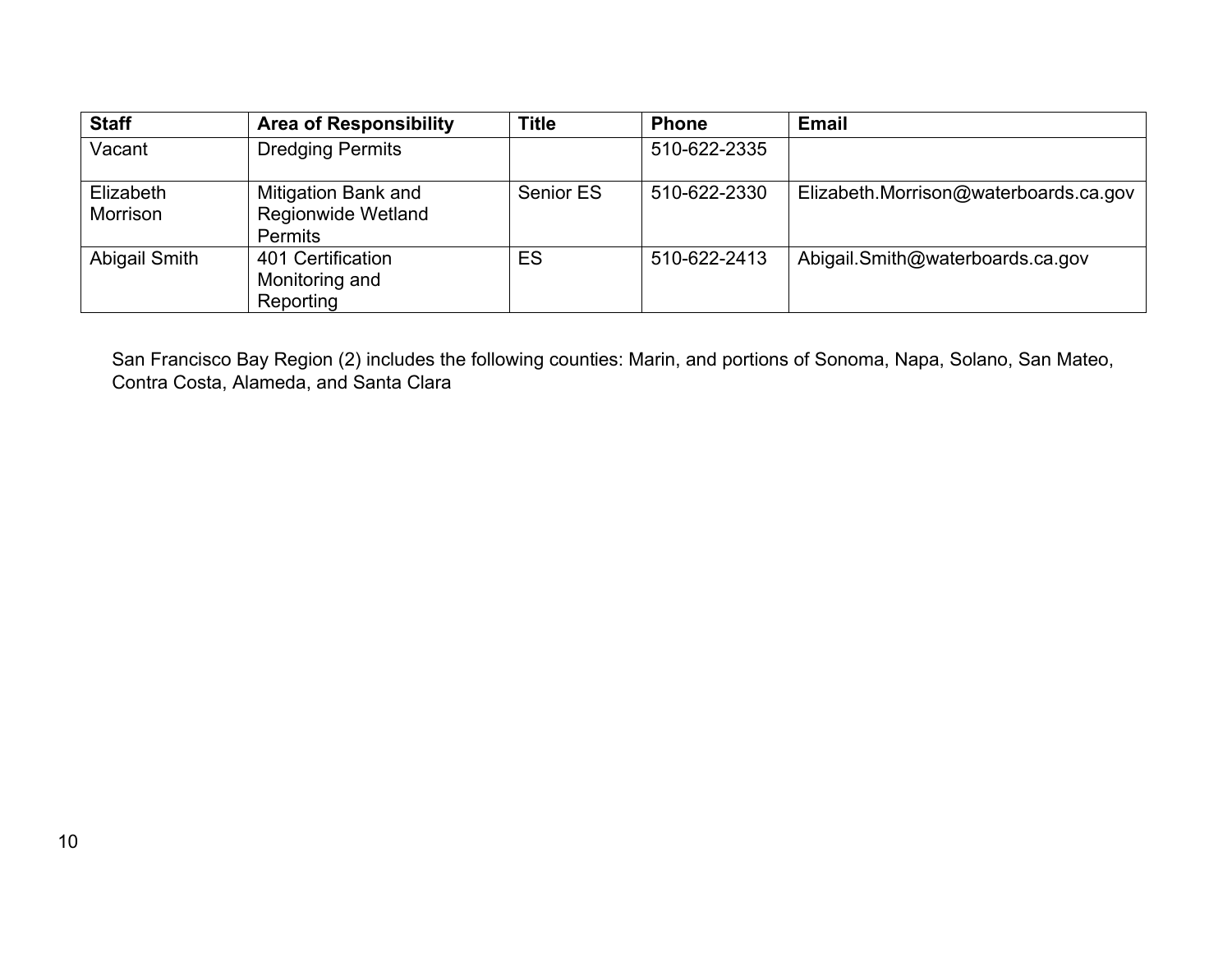| <b>Staff</b>          | <b>Area of Responsibility</b> | <b>Title</b> | <b>Phone</b> | <b>Email</b>                       |
|-----------------------|-------------------------------|--------------|--------------|------------------------------------|
| <b>Phil Hammer</b>    | <b>Region Program</b>         | Senior ES    | 805-549-3882 | Phillip.Hammer@waterboards.ca.gov  |
|                       | Manager                       |              |              |                                    |
| <b>Kim Sanders</b>    | Monterey and Santa            | ES           | 805-542-4771 |                                    |
|                       | <b>Cruz Counties</b>          |              |              | Kim.Sanders@waterboards.ca.gov     |
| Mark Cassady          | Santa Barbara and Santa       | <b>ES</b>    | 805-549-3689 | Mark.Cassady@waterboards.ca.gov    |
|                       | <b>Clara Counites</b>         |              |              |                                    |
| <b>Kathleen Hicks</b> | San Luis Obispo and San       | <b>ES</b>    | 805-549-3458 | Kathleen.Hicks@waterboards.ca.gov  |
|                       | <b>Benito Counties</b>        |              |              |                                    |
| Tessa Gallagher       | <b>Program Assistant</b>      | Student      | 805-549-3876 | Tessa.Gallagher@waterboards.ca.gov |
|                       |                               | Assistant    |              |                                    |

<span id="page-10-0"></span>Central Coast Region (3) includes the following counties: Santa Cruz, Monterey, San Luis Obispo, Santa Barbara, and portions of San Mateo, Santa Clara, San Benito, and Ventura.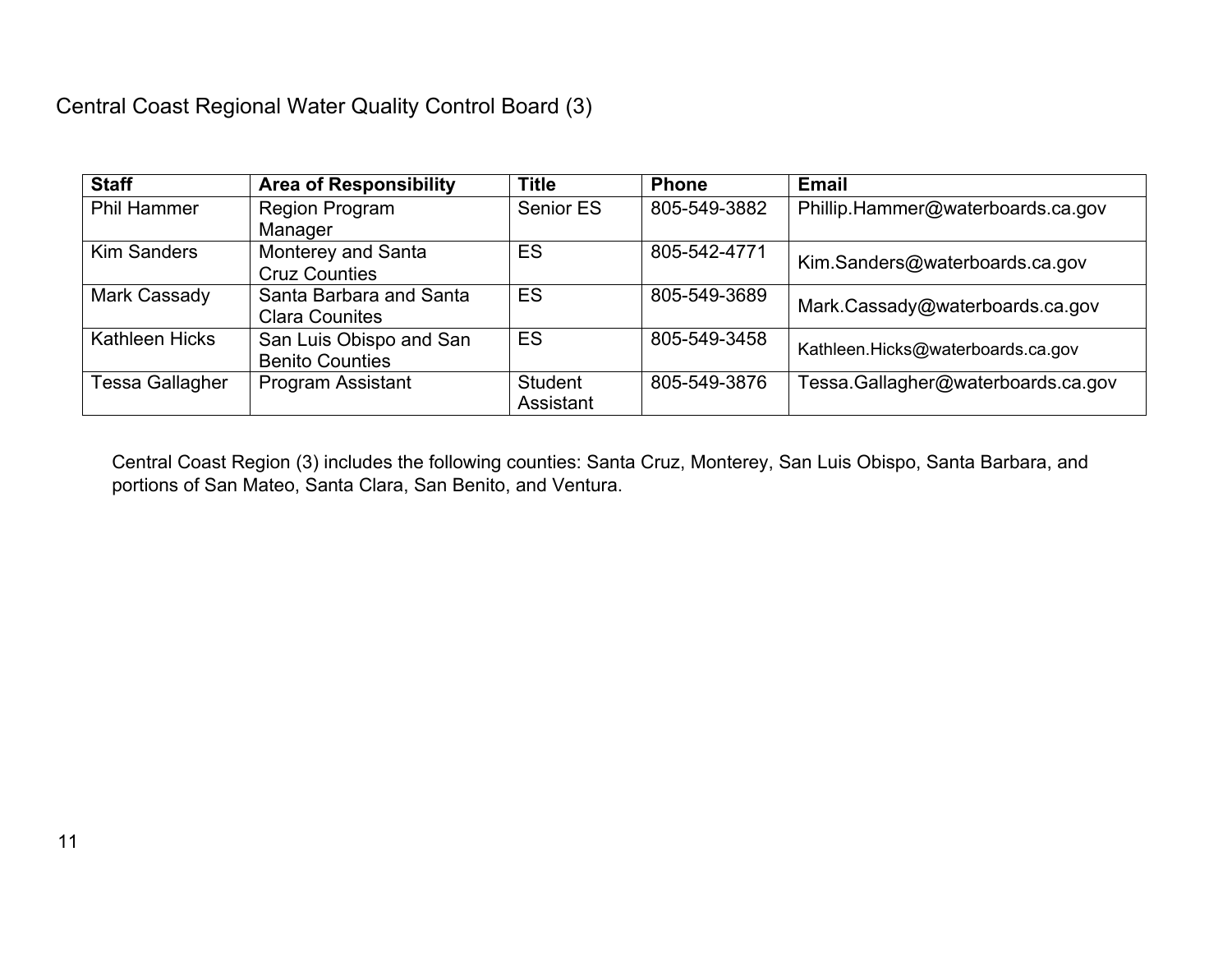| <b>Staff</b>                     | <b>Area of Responsibility</b>                           | <b>Title</b>                         | <b>Phone</b> | <b>Email</b>                           |
|----------------------------------|---------------------------------------------------------|--------------------------------------|--------------|----------------------------------------|
| Celine Gallon                    | <b>Region Program Manager</b>                           | Senior<br>Environmental<br>Scientist | 213-576-6784 | Celine.Gallon@waterboards.ca.gov       |
| <b>Valerie Carrillo-</b><br>Zara | Regionwide                                              | EG                                   | 213-576-6759 | Valerie.CarilloZara@waterboards.ca.gov |
| Dana Cole                        | Regionwide                                              | EG                                   | 213-576-5733 | Dana.Cole@waterboards.ca.gov           |
| <b>Emily Duncan</b>              | <b>Contaminated Sediment</b><br><b>Dredging Permits</b> | Senior ES                            | 213-576-6679 | Emily.Duncan@waterboards.ca.gov        |
| Vacant                           | <b>Program Assistant</b>                                | <b>SA</b>                            | 213-576-6787 |                                        |
| Serena Stumpf                    | <b>Program Assistant</b>                                | <b>SA</b>                            | 213-576-6761 | Serena.Stumpf@waterboards.ca.gov       |

<span id="page-11-0"></span>Los Angeles Region (4) includes portions of the following counties: Ventura and Los Angeles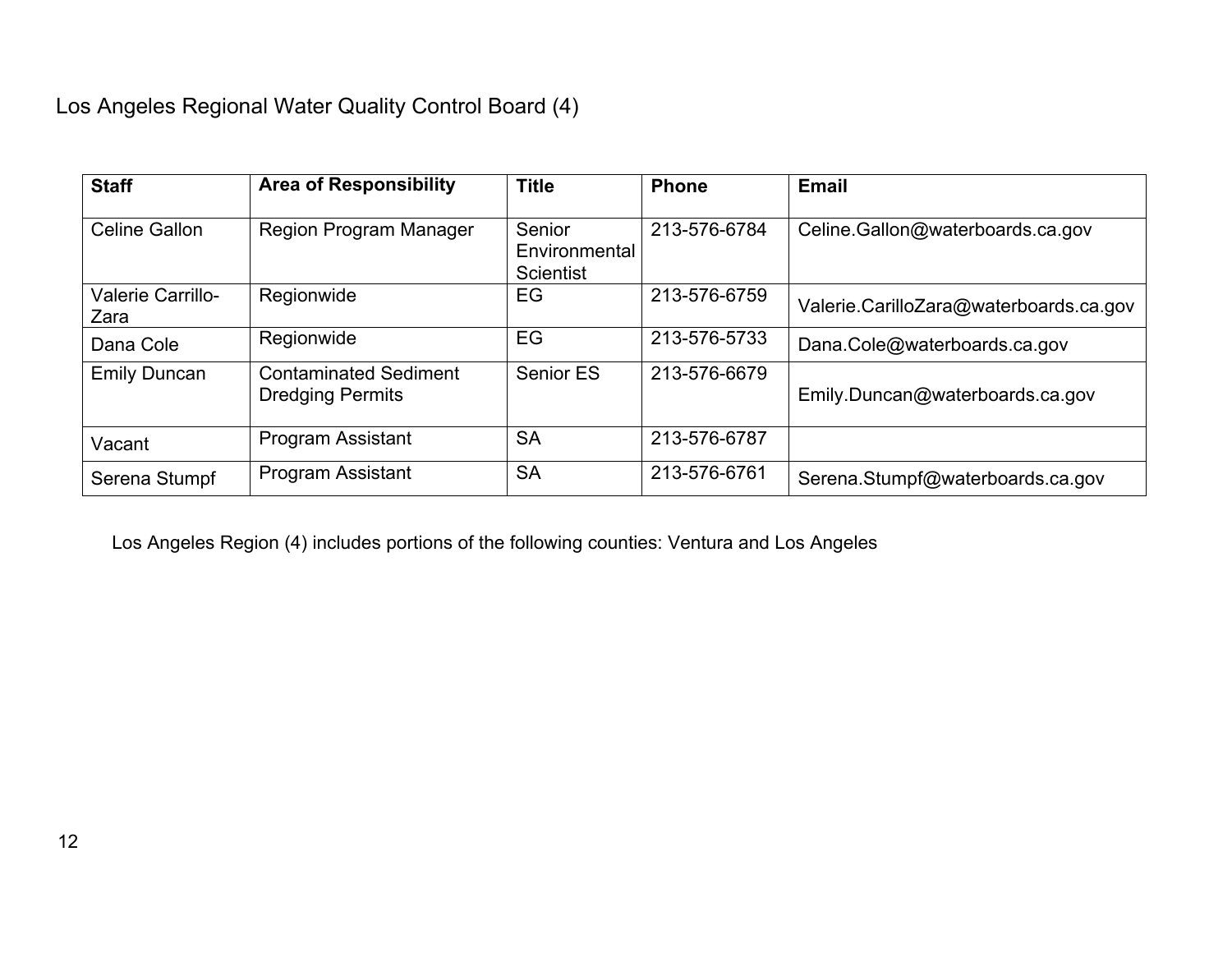# Central Valley Regional Water Quality Control Board (5)

<span id="page-12-0"></span>

| <b>Staff</b>           | <b>Area of Responsibility</b> | <b>Title</b>               | <b>Phone</b> | <b>Email</b>                         |
|------------------------|-------------------------------|----------------------------|--------------|--------------------------------------|
| <b>Bryan Smith</b>     | <b>Region Program Manager</b> | Supervising<br><b>WRCE</b> | 530-226-3425 | Bryan.Smith@waterboards.ca.gov       |
| Stephanie Tadlock      | Sacramento Office             | <b>Senior ES</b>           | 916-464-4644 | Stephanie.Tadlock@waterboards.ca.gov |
| <b>James Marshall</b>  | Sacramento Office             | Supervising<br><b>WRCE</b> | 916-464-4772 | James.Marshall@waterboards.ca.gov.   |
| Angela Nguyen-<br>Tan  | Sacramento Office             | <b>ES</b>                  | 916-464-0335 | Angela.Nguyen-Tan@waterboards.ca.gov |
| <b>Greg Hendricks</b>  | Sacramento Office             | ES                         | 916-464-4709 | Greg.Hendricks@waterboards.ca.gov    |
| <b>Peter Minkel</b>    | Sacramento Office             | EG                         | 916-464-4684 | PeterG.Minkel@waterboards.ca.gov     |
| Jordan Hensley         | Sacramento Office             | <b>ES</b>                  | 916-464-4812 | Jordan.Hensley@waterboards.ca.gov    |
| <b>Nicholas White</b>  | Sacramento Office             | <b>WRCE</b>                | 916-464-4856 | Nicholas. White@waterboards.ca.gov   |
| Houa Yang              | Sacramento Office             | <b>SA</b>                  | 916-464-4855 | Houa.Yang@waterboards.ca.gov         |
| <b>Matt Scroggins</b>  | Fresno Office                 | <b>Senior WRCE</b>         | 559-445-6042 | Matt.Scroggins@waterboards.ca.gov    |
| Debra Mahnke           | Fresno Office                 | <b>WRCE</b>                | 559-445-6281 | Debra.Mahnke@waterboards.ca.gov      |
| <b>Brandon Salazar</b> | <b>Fresno Office</b>          | <b>WRCE</b>                | 559-445-6278 | Brandon.Salazar@waterboards.ca.gov   |
| Lynn Coster            | <b>Redding Office</b>         | <b>Senior ES</b>           | 530-224-2437 | Lynn.Coster@waterboards.ca.gov       |
| Dan Warner             | <b>Redding Office</b>         | <b>WRCE</b>                | 530-224-4848 | Daniel.Warner@waterboards.ca.gov     |
| Jerred Ferguson        | <b>Redding Office</b>         | ES                         | 530-224-4784 | Jerred.Ferguson@waterboards.ca.gov   |
| <b>Michael Crook</b>   | <b>Redding Office</b>         | ES                         | 530-224-4783 | Michael.Crook@waterboards.ca.gov     |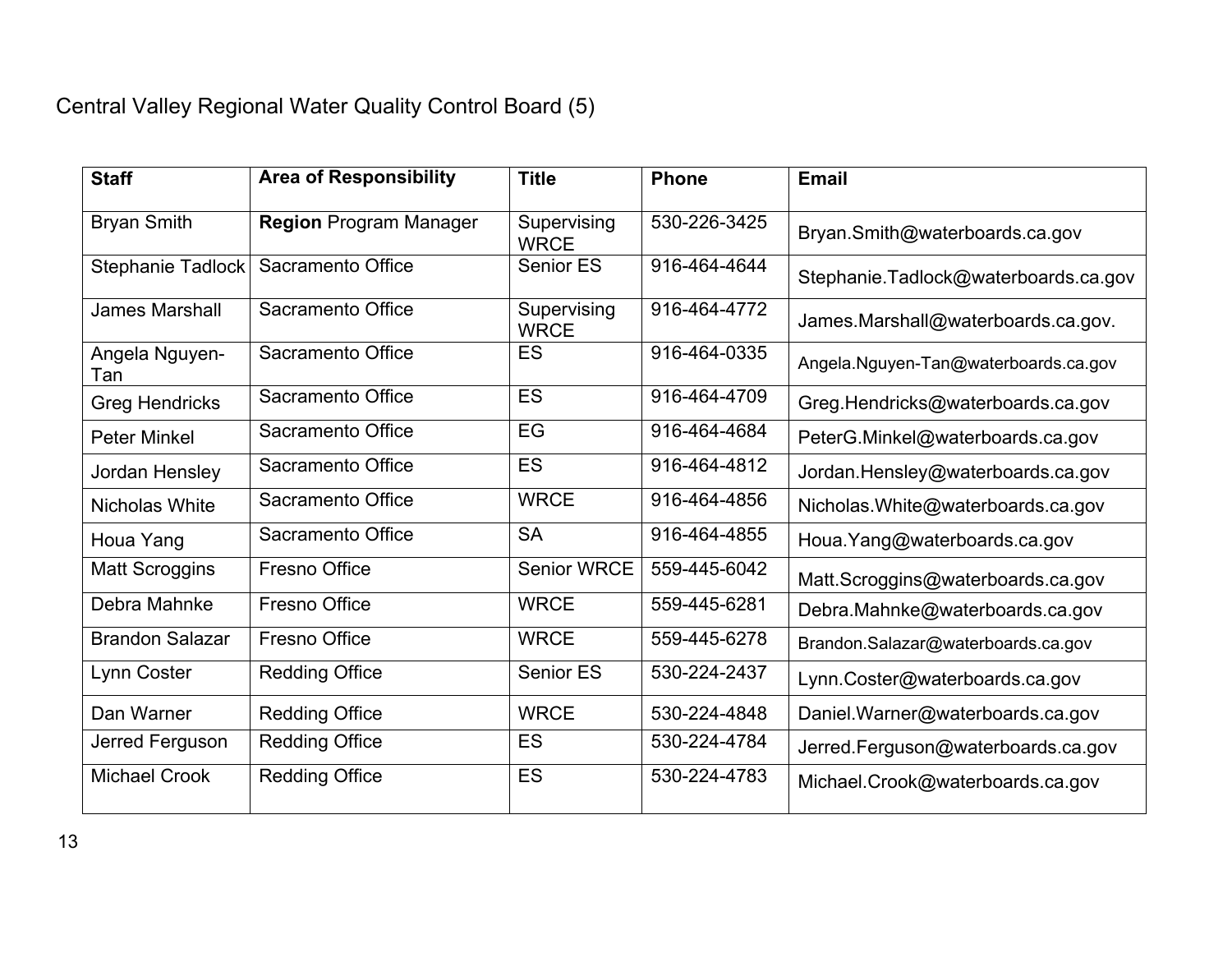## Central Valley Regional Water Quality Control Board (5)

| Katie Gilman | <b>Redding Office</b> | EG | 530-224-3212 | Katie.Gilman@waterboards.ca.gov |
|--------------|-----------------------|----|--------------|---------------------------------|
| George Low   | NPS and Watersheds    | EG | 530-224-4997 | George.Low@waterboards.ca.gov   |

Central Valley Region (5) includes the following counties: Shasta, Tehama, Plumas, Butte, Colusa, Sutter, Yuba, Yolo, Sacramento, Amador, San Joaquin, Calaveras, Stanislaus, Tuolumne, Merced, Mariposa, Madera, Fresno, Kings, Tulare, and portions of Siskiyou, Modoc, Lassen, Glenn, Sierra, Nevada, Placer, El Dorado, Alpine, Alameda, Napa, Lake, Solano, Contra Costa, San Benito, and Kern.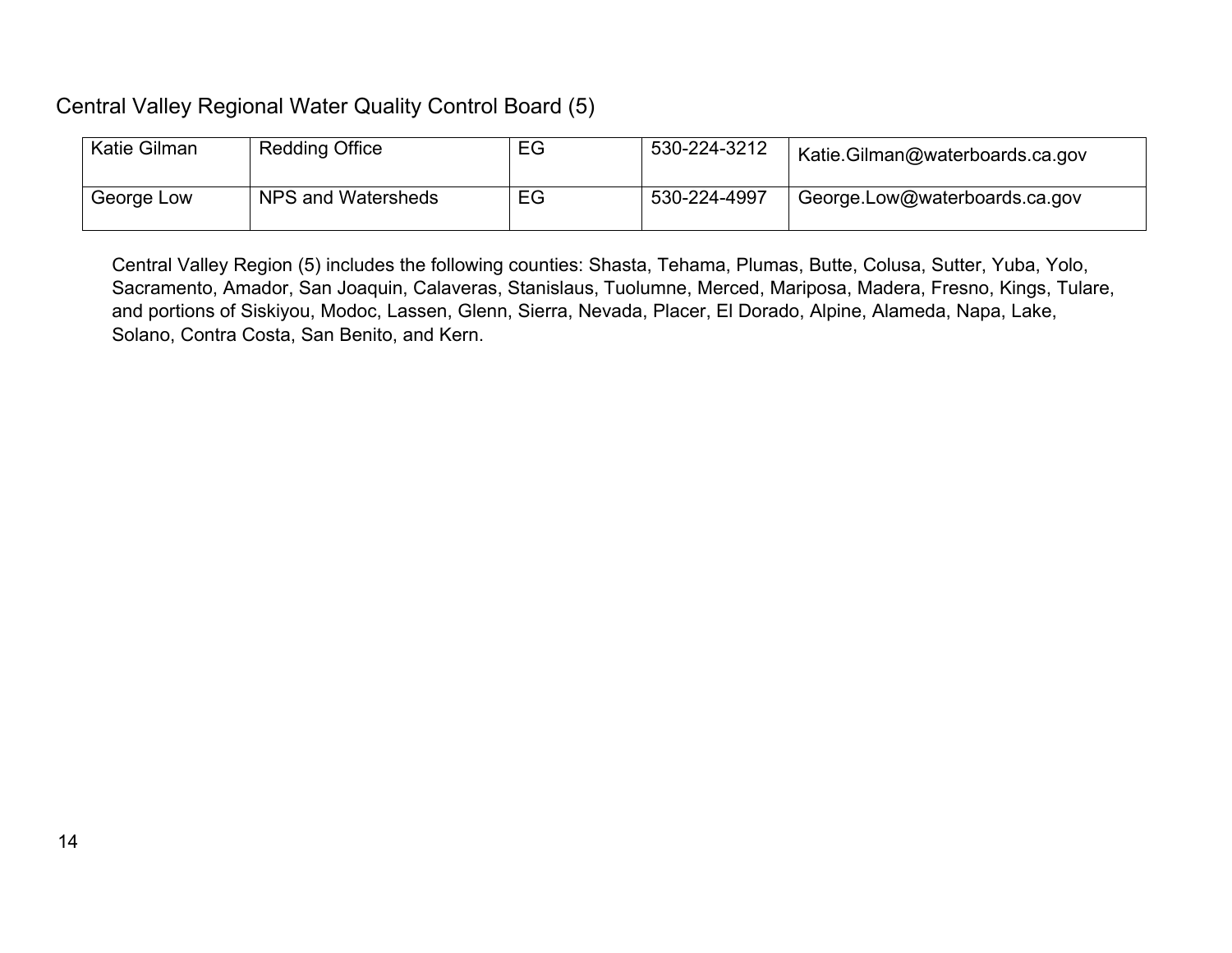Lahontan Regional Water Quality Control Board (6)

| <b>Staff</b>                  | Area of<br><b>Responsibility</b>             | Title              | <b>Phone</b> | <b>Email</b>                           |
|-------------------------------|----------------------------------------------|--------------------|--------------|----------------------------------------|
| <b>Elizabeth</b><br>vanDiepen | <b>Region Program Manager</b>                | EG                 | 530-542-5492 | Elizabeth.vanDiepen@waterboards.ca.gov |
| Doug Cushman                  | South Lake Tahoe Office                      | <b>Senior WRCE</b> | 530-542-5417 | Douglas.Cushman@waterboards.ca.gov     |
| Vacant                        | South Lake Tahoe Office                      | <b>ES</b>          | 530-542-5465 |                                        |
| <b>Adam Henriques</b>         | South Lake Tahoe Office                      | <b>ES</b>          | 530-542-5439 | Adam.Henriques@waterboards.ca.gov      |
| Tom Gavigan                   | South Lake Tahoe Office                      | EG                 | 530-542-5422 | Tom.Gavigan@waterboards.ca.gov         |
| <b>Tiffany Racz</b>           | South Lake Tahoe Office                      | <b>WRCE</b>        | 530-542-5424 | Tiffany.Racz@waterboards,ca.gov        |
| <b>Tiffany Steinert</b>       | Program Manager<br><b>Victorville Office</b> | EG                 | 760-241-7305 | Tiffany.Steinert@waterboards.ca.gov    |
| Jan Zimmerman                 | <b>Victorville Office</b>                    | Senior EG          | 760-241-7376 | Jan.Zimmerman@waterboards.ca.gov       |

<span id="page-14-0"></span>Lahontan Region (6) includes the following counties: Mono, Inyo, and portions of Modoc, Lassen, Sierra, Nevada, Placer, El Dorado, Alpine, Kern, Los Angeles, and San Bernardino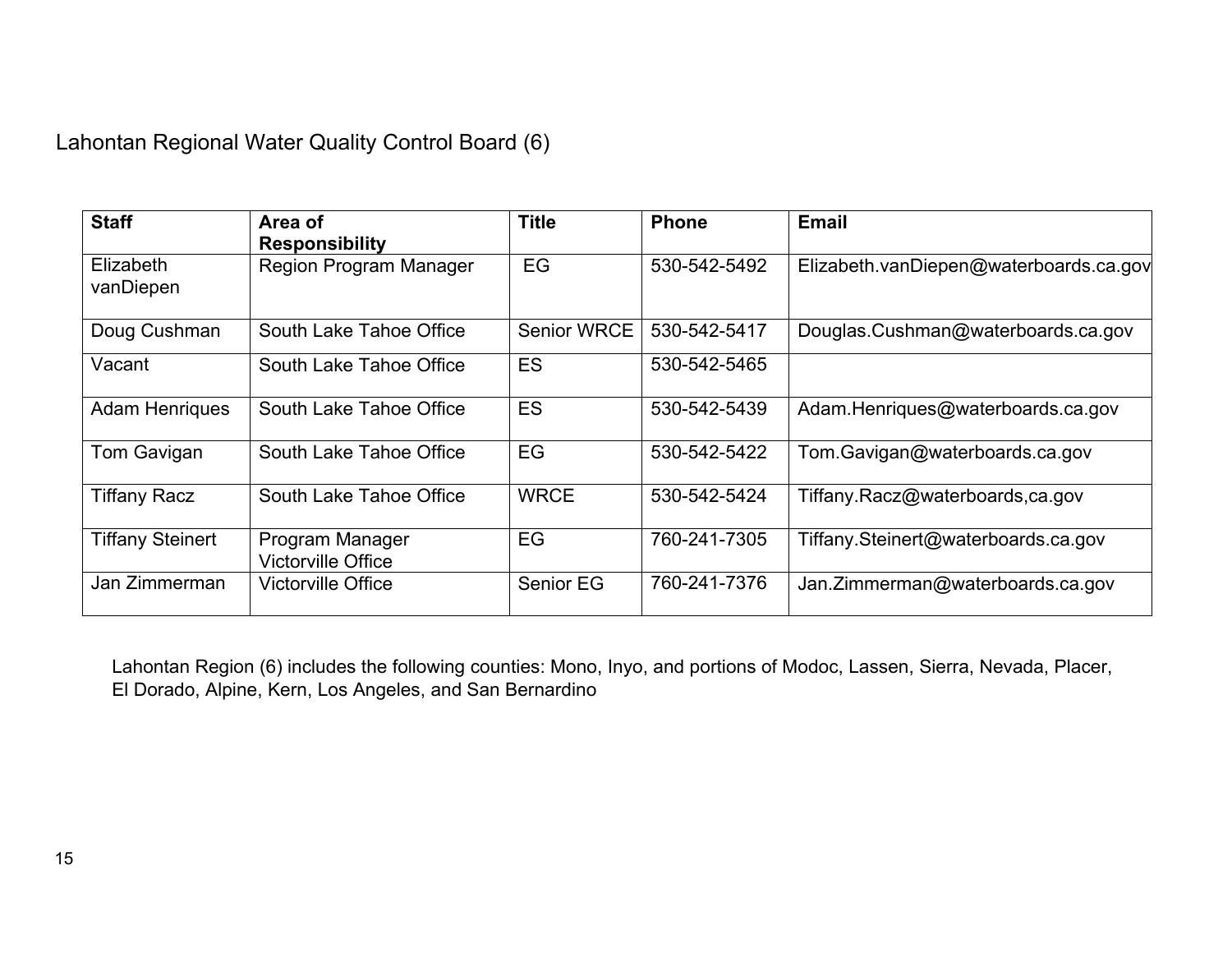## Colorado River Basin Regional Water Quality Control Board (7)

| <b>Staff</b> | Area of               | <b>Title</b> | <b>Phone</b> | <b>Email</b>                      |
|--------------|-----------------------|--------------|--------------|-----------------------------------|
|              | <b>Responsibility</b> |              |              |                                   |
| Kai Dunn     | <b>Region Program</b> | Senior       | 760-776-8986 | Kai.Dunn@waterboards.ca.gov       |
|              | Manager               | <b>WRCE</b>  |              |                                   |
| Jay Mirpour  | Regionwide RGP 63     | <b>WRCE</b>  | 760-776-8959 | Jay.Mirpour@waterboards.ca.gov    |
| Maribel      | Regionwide            | Sanitary     | 760-776-8941 | Maribel.Pizano@waterboards.ca.gov |
| Pizano       |                       | Engineering  |              |                                   |
|              |                       | Associate    |              |                                   |

<span id="page-15-0"></span>Colorado River Basin Region (7) includes the following counties: Imperial, and portions of San Bernardino, Riverside, and San Diego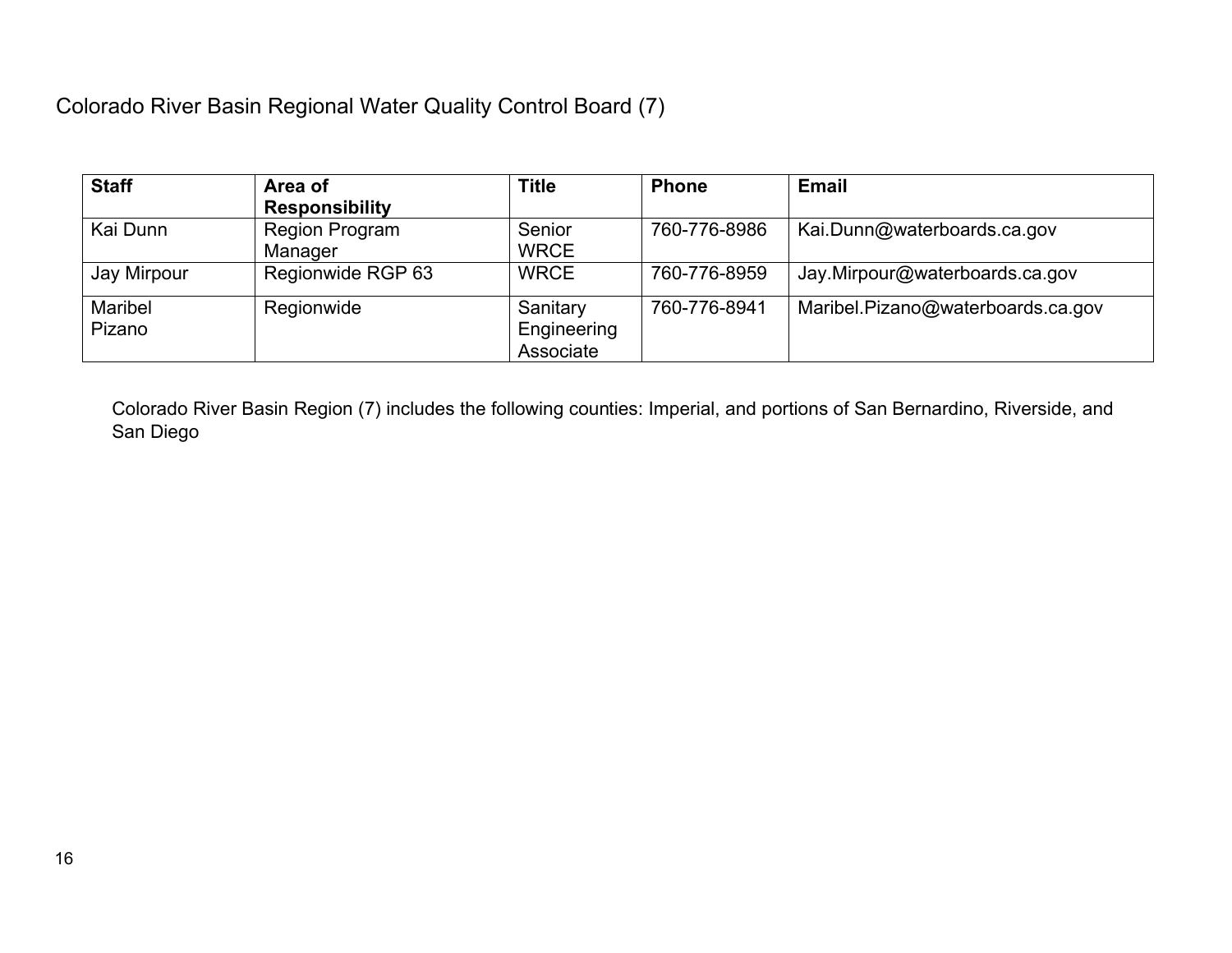| <b>Staff</b>               | Area of<br><b>Responsibility</b>                       | <b>Title</b> | <b>Phone</b> | <b>Email</b>                        |
|----------------------------|--------------------------------------------------------|--------------|--------------|-------------------------------------|
| David Woelfel              | <b>Region Planning Chief</b>                           | Senior ES    | 951-782-7960 | David.Woelfel@waterboards.ca.gov    |
| Marc Brown                 | Riverside & Orange<br>Counties                         | <b>ES</b>    | 951-321-4584 | Marc.Brown@waterboards.ca.gov       |
| Jason Bill                 | <b>Riverside and San</b><br><b>Bernardino Counties</b> | ES           | 951-782-3295 | Jason.Bill@waterboards.ca.gov       |
| Claudia<br>Tenorio         | Regionwide                                             | <b>ES</b>    | 951-782-4963 | Claudia.Tenorio@waterboards.ca.gov  |
| <b>Nathan</b><br>Patenaude | Regionwide                                             | <b>SA</b>    | 951-320-6357 | Nathan.Patenaude@waterboards.ca.gov |

<span id="page-16-0"></span>Santa Ana Region (8) includes portions of the following counties: Orange, San Bernardino, and Riverside.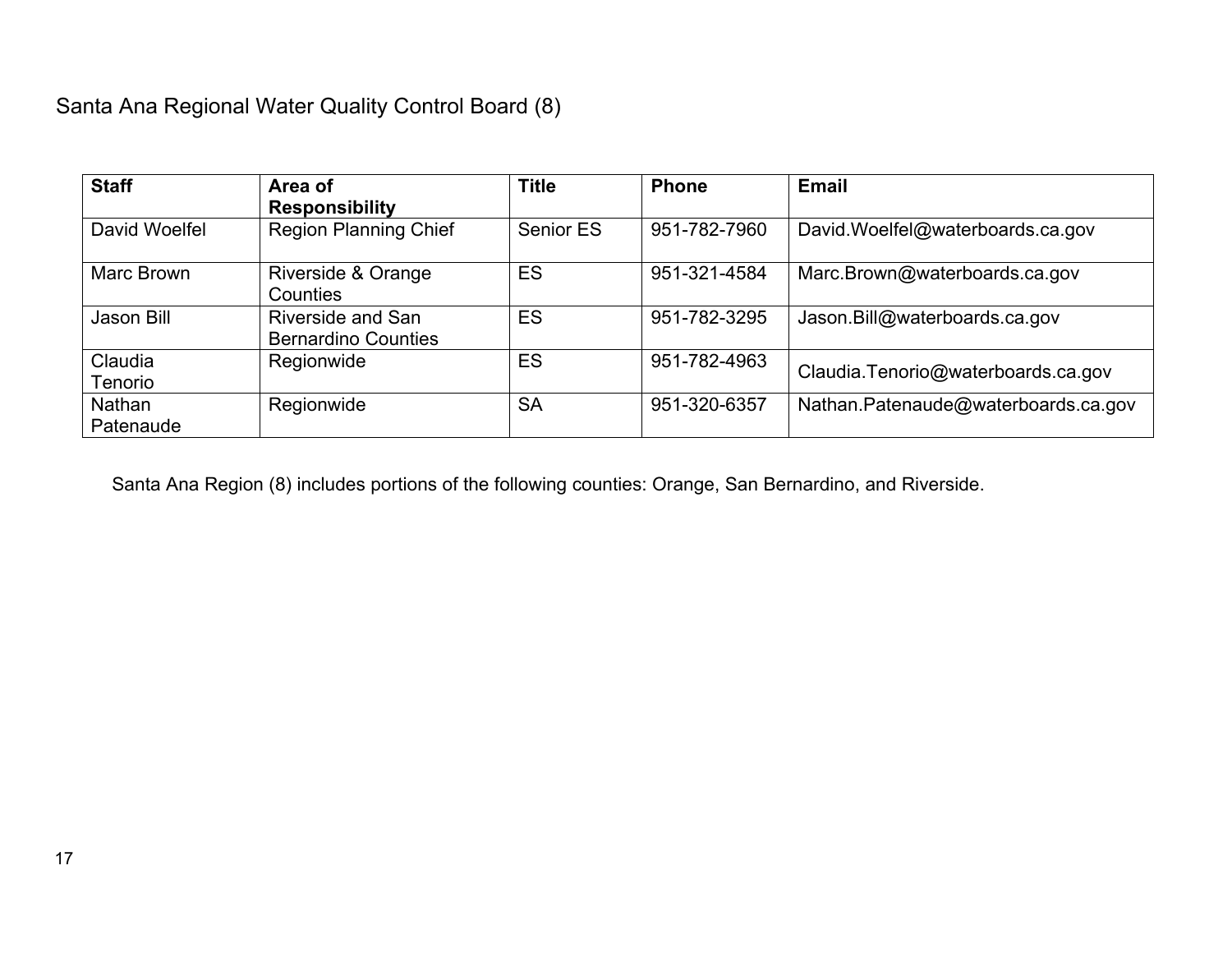## San Diego Regional Water Quality Control Board (9)

| <b>Staff</b>              | Area of<br><b>Responsibility</b>     | <b>Title</b>       | <b>Phone</b> | <b>Email</b>                       |
|---------------------------|--------------------------------------|--------------------|--------------|------------------------------------|
| <b>Eric Becker</b>        | <b>Region Program</b><br>Manager     | <b>Senior WRCE</b> | 619-521-3364 | Eric.Becker@waterboards.ca.gov     |
| <b>Michael Porter</b>     | <b>Transnet/Caltrans</b><br>Projects | EG                 | 619-521-3967 | Michael.Porter@waterboards.ca.gov  |
| Darren<br><b>Bradford</b> | Orange and Riverside<br>Counties     | ES                 | 619-521-3356 | Darren.Bradford@waterboards.ca.gov |
| Alan Monji                | San Diego County<br><b>North</b>     | ES                 | 619-521-3968 | Alan.Monji@waterboards.ca.gov      |
| Lisa Honma                | San Diego County<br>South            | ES                 | 619-521-3367 | Lisa.Honma@waterboards.ca.gov      |
| <b>Jill Harris</b>        | City of San Diego                    | Senior ES          | 619-521-8050 | Jill. Harris@waterboards.ca.gov    |

<span id="page-17-0"></span>San Diego Region (9) includes portions of the following counties: Orange, Riverside, and San Diego.